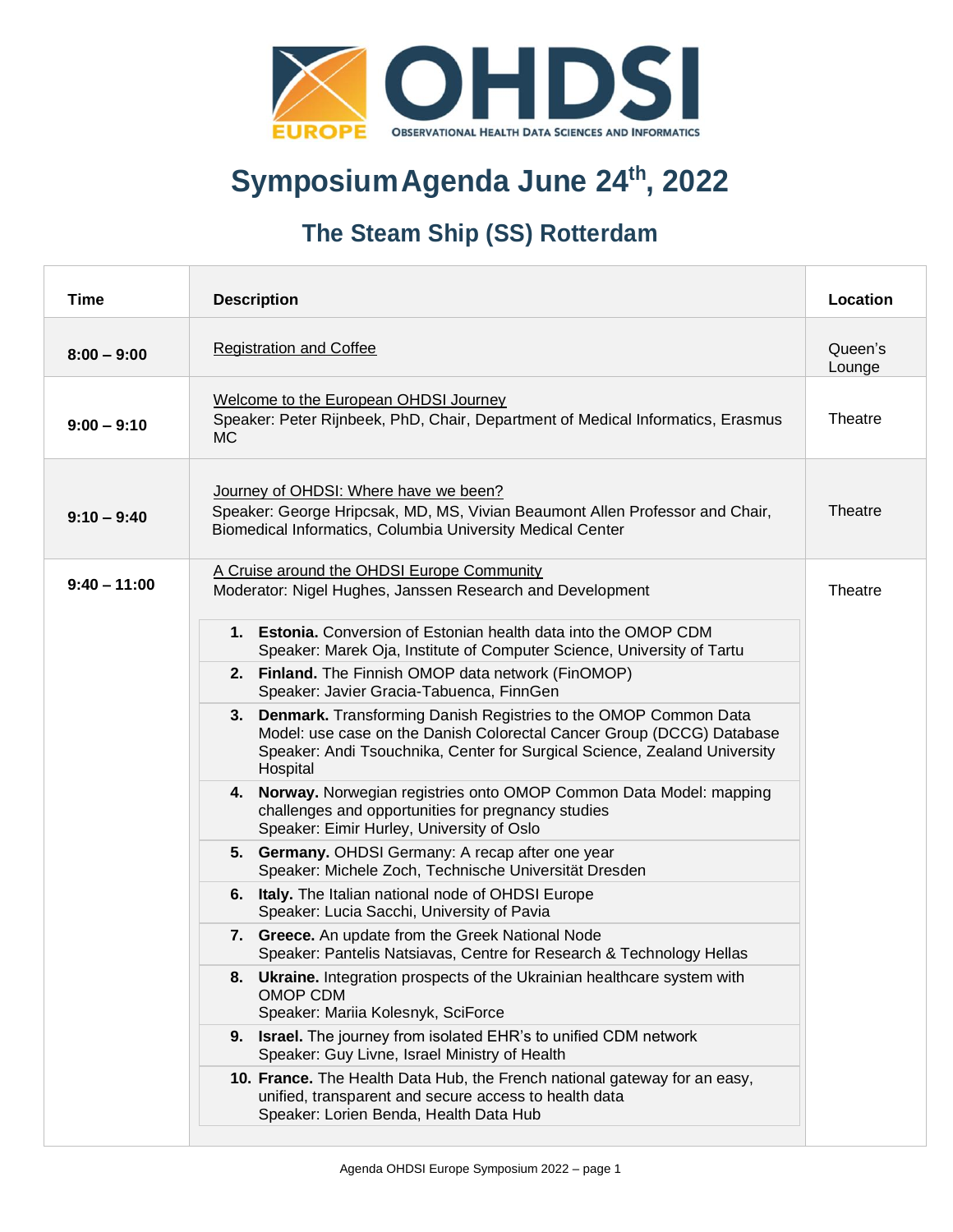|                 | Panel discussion.                                                                                                                                                                                                                                                                                                                                                                                                                                                                                                                                                                                                                                                                                                                                                                                                                                                                                                                                                                                                                                                                                                                                                                                                                                                                                                                                                                                                                                                                                                                                                                                                                                                                                                                                                                                                                                                                                                                                                                                              |                                  |
|-----------------|----------------------------------------------------------------------------------------------------------------------------------------------------------------------------------------------------------------------------------------------------------------------------------------------------------------------------------------------------------------------------------------------------------------------------------------------------------------------------------------------------------------------------------------------------------------------------------------------------------------------------------------------------------------------------------------------------------------------------------------------------------------------------------------------------------------------------------------------------------------------------------------------------------------------------------------------------------------------------------------------------------------------------------------------------------------------------------------------------------------------------------------------------------------------------------------------------------------------------------------------------------------------------------------------------------------------------------------------------------------------------------------------------------------------------------------------------------------------------------------------------------------------------------------------------------------------------------------------------------------------------------------------------------------------------------------------------------------------------------------------------------------------------------------------------------------------------------------------------------------------------------------------------------------------------------------------------------------------------------------------------------------|----------------------------------|
| $11:00 - 11:30$ | <b>Coffee Break</b>                                                                                                                                                                                                                                                                                                                                                                                                                                                                                                                                                                                                                                                                                                                                                                                                                                                                                                                                                                                                                                                                                                                                                                                                                                                                                                                                                                                                                                                                                                                                                                                                                                                                                                                                                                                                                                                                                                                                                                                            | Queen's<br>Lounge                |
| $11:30 - 12:45$ | Rapid fire presentations of collaborators<br>Moderator: Katia Verhamme, MD, Associate Professor of Use and Analysis of<br>Observational Data, Department of Medical Informatics, Erasmus MC, Rotterdam.<br>1. FeederNet (Federated E-Health Big Data for Evidence Renovation<br>Network) platform in Korea<br>Speaker: Chungsoo Kim, Ajou University<br>2. OMOP Genomic mapping capacities in conversion of comprehensive<br>genomic profiling results<br>Speaker: Maria Rogozhkina, Odysseus<br>3. OMOP Mapping of Real-World Data from Brazil & Pakistan Towards<br>Management of COVID-19 In the Global South<br>Speaker: Sara Khalid, University of Oxford<br>4. Impact of random oversampling and random undersampling on the<br>development and validation of prediction models using observational<br>health data<br>Speaker: Cynthia Yang, Erasmus MC<br>5. Real-world evidence is in demand: a summary of 'live' requests for<br>RWE studies published by a European health technology assessment<br>(HTA) agency<br>Speaker: Jamie Elvidge, National Institute for Health and Care Excellence<br>(NICE)<br>6. Why predicting risk can't identify 'risk factors': empirical assessment<br>of model stability in machine learning across observational health<br>databases<br>Speaker: Aniek Markus, Erasmus MC<br>7. TrajectoryViz: Interactive visualization of treatment trajectories<br>Speaker: Maarja Pajusalu, Institute of Computer Science, University of Tartu<br>8. Assessing treatment effect heterogeneity using the<br><b>RiskStratifiedEstimation R-package</b><br>Speaker: Alexandros Rekkas, Erasmus MC<br>9. Defining the valid analytic space for quantitative bias analysis in<br>pharmacoepidemiology<br>Speaker: James Weaver, Janssen R&D<br>10. A pilot study to evaluate the feasibility of using Observational Health<br>Data Sciences and Informatics analytics tools for supporting the<br>validation of safety signals<br>Speaker: Ceyda Pekmez Kristiansen, Novo Nordisk | Theatre                          |
| $12:45 - 13:00$ | Findable, standardized data at scale through the EHDEN Database Catalogue<br>Speaker: Julia Kurps, The Hyve                                                                                                                                                                                                                                                                                                                                                                                                                                                                                                                                                                                                                                                                                                                                                                                                                                                                                                                                                                                                                                                                                                                                                                                                                                                                                                                                                                                                                                                                                                                                                                                                                                                                                                                                                                                                                                                                                                    | Theatre                          |
| $13:00 - 14:00$ | Lunch                                                                                                                                                                                                                                                                                                                                                                                                                                                                                                                                                                                                                                                                                                                                                                                                                                                                                                                                                                                                                                                                                                                                                                                                                                                                                                                                                                                                                                                                                                                                                                                                                                                                                                                                                                                                                                                                                                                                                                                                          | La Fontaine<br>& Odyssee<br>Room |
| $13:00 - 16:15$ | <b>OHDSI Collaborator Showcase</b><br>Poster presentations and open-source software demonstrations from OHDSI<br>collaborators:<br>Observational data standards and management<br>Open-source analytics development<br><b>Clinical applications</b><br>Methodological research                                                                                                                                                                                                                                                                                                                                                                                                                                                                                                                                                                                                                                                                                                                                                                                                                                                                                                                                                                                                                                                                                                                                                                                                                                                                                                                                                                                                                                                                                                                                                                                                                                                                                                                                 | La Fontaine<br>& Odyssee<br>Room |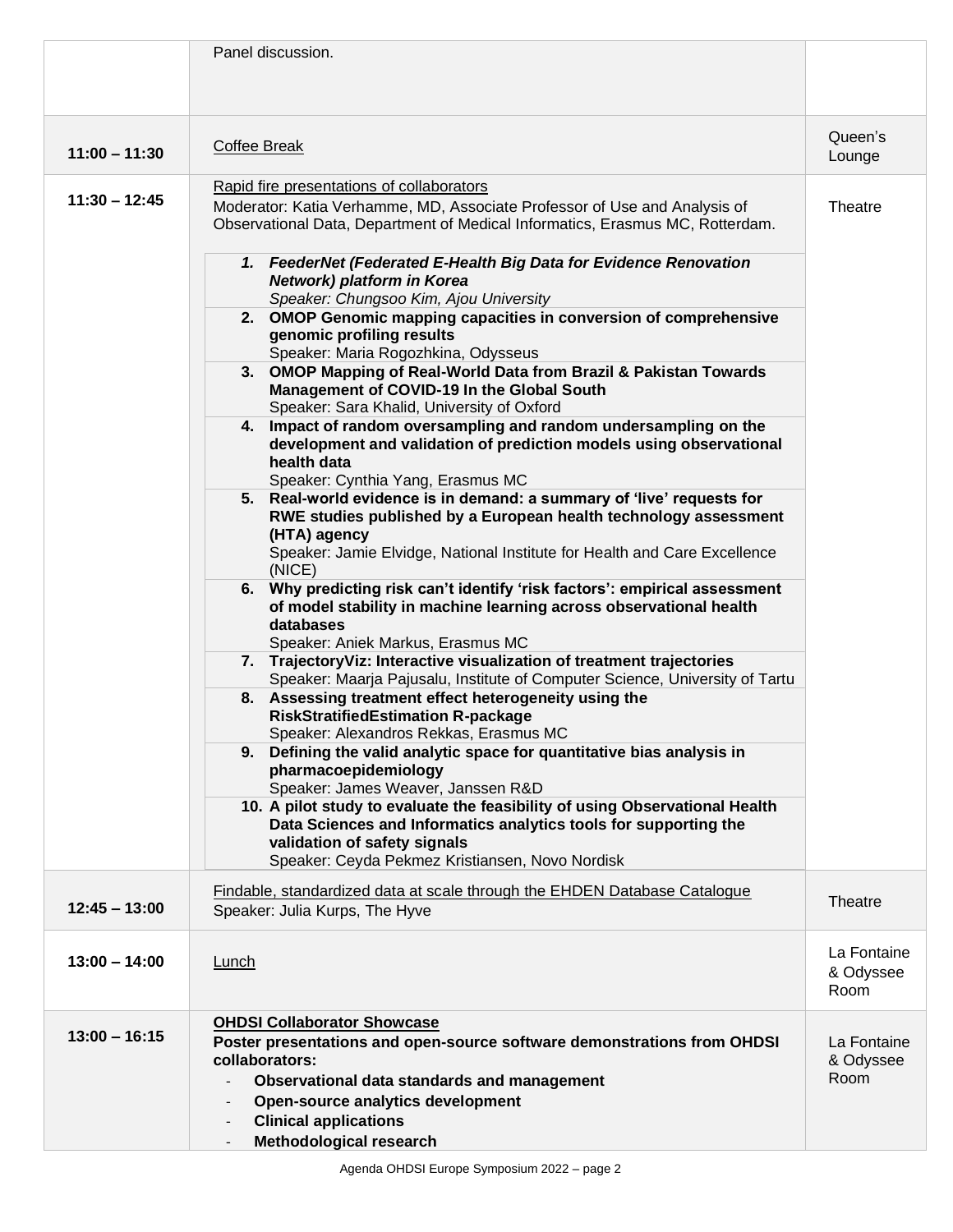|                 | $14:30 - 15:30$<br><b>Early Investigators Mentor Meetings</b><br>Lead: Ross Williams, Department of Medical Informatics, Erasmus MC Rotterdam<br><b>Location: Queen's Lounge</b>                                                                                                                                                                                                                                                                                                     |                   |
|-----------------|--------------------------------------------------------------------------------------------------------------------------------------------------------------------------------------------------------------------------------------------------------------------------------------------------------------------------------------------------------------------------------------------------------------------------------------------------------------------------------------|-------------------|
| $16:15 - 16:45$ | Characterizing Adverse Events in COVID-19 infected patients across the OHDSI<br>network<br>Speaker: Erica A. Voss, MPH, Janssen Research and Development, Erasmus MC                                                                                                                                                                                                                                                                                                                 | Theatre           |
| $16:45 - 17:00$ | Data Analysis and Real World Interrogation Network (DARWIN EU®)<br>Speaker: Peter R. Rijnbeek, PhD, Chair, Department of Medical Informatics,<br>Erasmus MC                                                                                                                                                                                                                                                                                                                          | Theatre           |
| $17:00 - 17:45$ | Reaction panel with key stakeholders.<br>Moderator: Dani Prieto-Alhambra, MD, PhD Professor of Pharmaco- and Device<br>Epidemiology University of Oxford, Professor of Real World Evidence and Methods<br>Research, Erasmus MC<br>Panelists:<br>Catherine Cohet, European Medicines Agency<br>Filip Maljković, Heliant, Serbia<br>$\overline{\phantom{a}}$<br>Daniel Morales, Dundee University, UK<br>Dalia Dawoud, NICE, UK<br>Patrick Ryan, Janssen Research and Development, USA | Theatre           |
| $17:45 - 18:00$ | Closure                                                                                                                                                                                                                                                                                                                                                                                                                                                                              | Theatre           |
| $18:00 - 19:30$ | <b>Networking Reception</b>                                                                                                                                                                                                                                                                                                                                                                                                                                                          | Queen's<br>Lounge |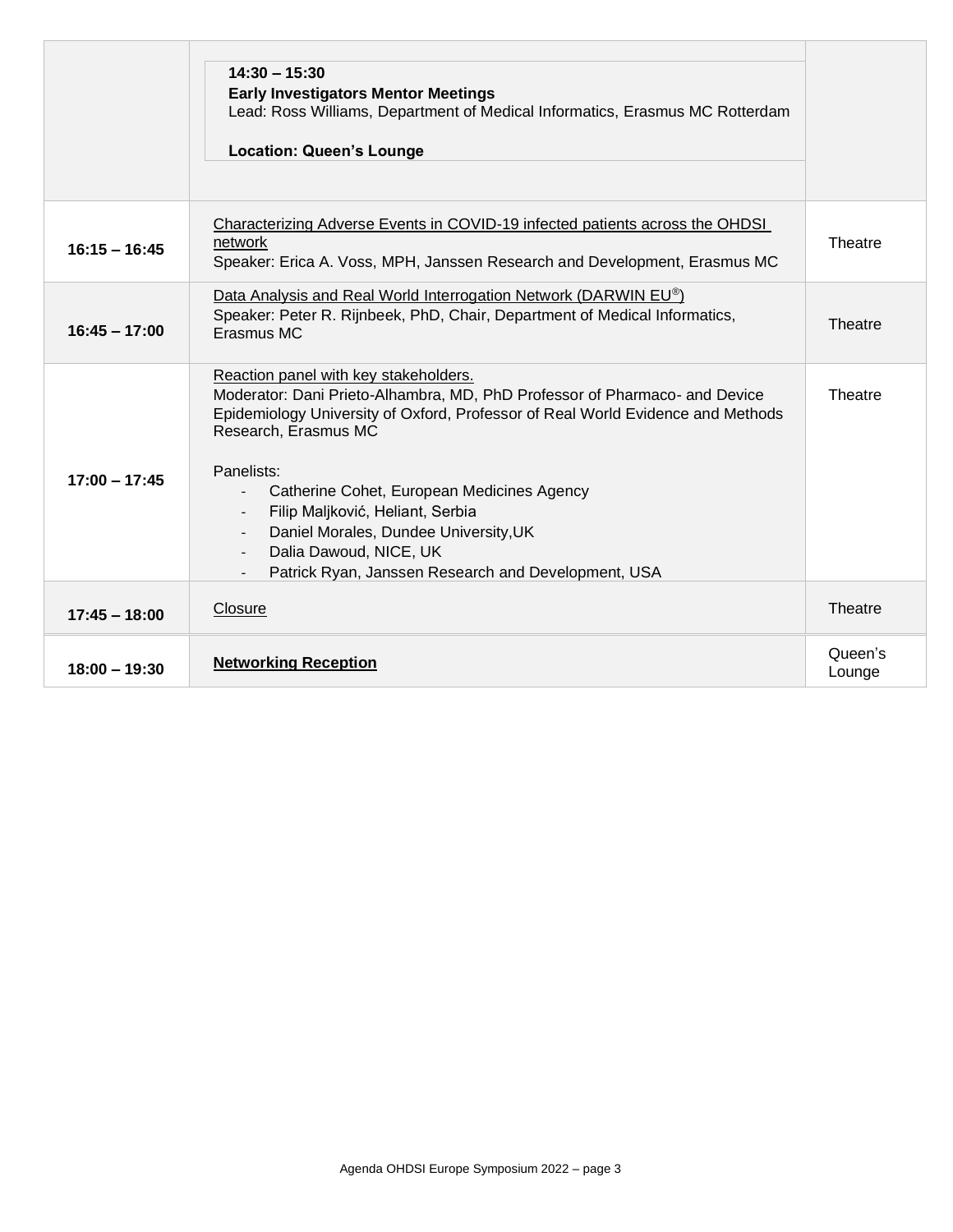

# **Workshop Agenda June 25th, 2022**

#### **Collegezaal 1, Educational Center, Erasmus MC**

| Saturday 25th   | Workshop                                                                                                                                                                                                                                                                                                                                                                                                                                                                   |
|-----------------|----------------------------------------------------------------------------------------------------------------------------------------------------------------------------------------------------------------------------------------------------------------------------------------------------------------------------------------------------------------------------------------------------------------------------------------------------------------------------|
| <b>Time</b>     | <b>Description</b>                                                                                                                                                                                                                                                                                                                                                                                                                                                         |
| $8.30 - 9.00$   | Coffee                                                                                                                                                                                                                                                                                                                                                                                                                                                                     |
| $9:00 - 10.45$  | Workshop "Designing and implementing a network characterization study"<br>Lead<br>Patrick Ryan, Janssen Research and Development.<br><b>Description</b><br>In this full day workshop we will go through the full journey to design and implement a network<br>characterization study. This will require active participation in breakout sessions.<br><b>Audience</b><br>All stakeholders are invited, including programmers, regulators, study leads, data partners, etc. |
| $10.45 - 11.15$ | Coffee                                                                                                                                                                                                                                                                                                                                                                                                                                                                     |
| $11.15 - 13.00$ | <b>Continuation of the workshop</b>                                                                                                                                                                                                                                                                                                                                                                                                                                        |
| $13.00 - 14.00$ | Lunch                                                                                                                                                                                                                                                                                                                                                                                                                                                                      |
| $14.00 - 16.00$ | Final part of the workshop                                                                                                                                                                                                                                                                                                                                                                                                                                                 |